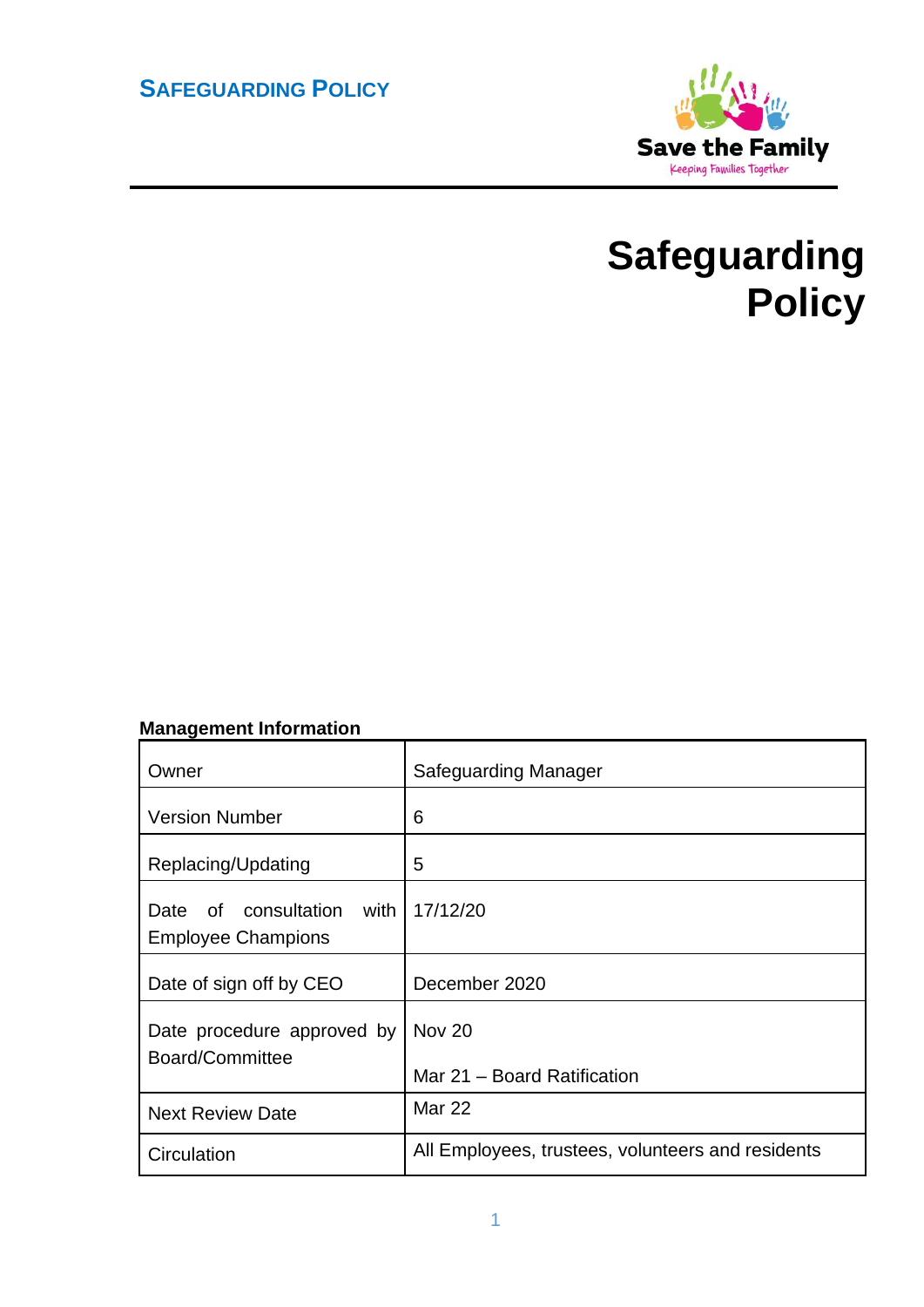# **SAFEGUARDING POLICY**



# **CONTENTS**

|                                                | Page |
|------------------------------------------------|------|
| 1: Policy Aims                                 | 3    |
| 2: Save the Family's Mission Statement         | 3    |
| 3: Safeguarding Responsibilities               | 4    |
| 4: Safeguarding Duty                           | 4    |
| 5: Types of Abuse                              | 6    |
| 6: Becoming Aware of Safeguarding Concerns     | 8    |
| 7: Safer Recruitment                           | 8    |
| 8: Management and Training of Staff/Volunteers | 10   |
| 9: Confidentiality and Information Sharing     | 11   |
| 10: Whistleblowing                             | 12   |
| 11: Policy Review and Dissemination            | 12   |
|                                                |      |
|                                                |      |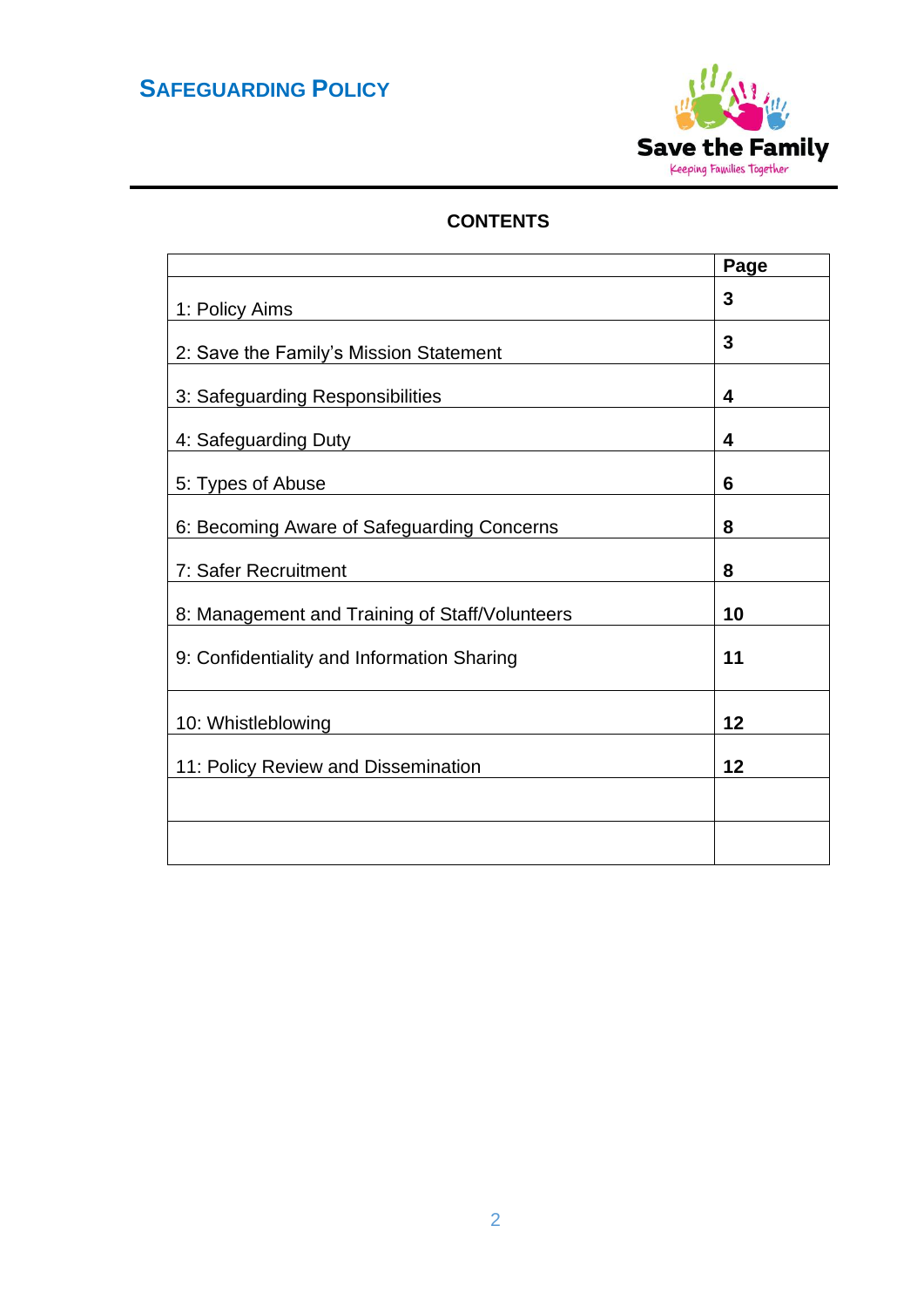

# 1**.0 Safeguarding Policy Aims**

This safeguarding policy focuses on the workplace responsibilities of staff and volunteers, although responsibilities to safeguarding and promoting the welfare of children, and vulnerable adults extend to an individual's personal and domestic life. We understand a particular emphasis and duty is placed on Save the Family as we provide accommodation and support to vulnerable families

Through this policy we aim to:

- Establish a clear and consistent understanding of what safeguarding children and adults involves and why it is important.
- Ensure that staff and volunteers understand that a failure to act can put children and adults at risk.
- Establish and embed recognised good practice with clear actions for staff and volunteers who receive a disclosure about actual, suspected or alleged abuse of a child or adult who is receiving a service from Save The Family.
- Establish and embed good practice with clear actions for staff and volunteers to take when they have low, medium or high level concerns about the welfare of a child or adult who is receiving a service from Save The Family
- Promote the welfare of all our residents, by taking a proactive approach to enable children and adults to have good outcomes as individuals and as a family

### **2.0 Save the Family's Mission Statement:**

To provide a safe and supported community for homeless and vulnerable families where safeguarding is paramount.

To keep families together and help them to create a positive future for themselves.

Save the Family has a values framework, CREATE, Compassion, Respect, Empowerment, Aspiration, Trust and Excellence, which underpins the trauma informed approach we take in working with families.

Save the Family has a strong commitment to the welfare and safeguarding of all residents across all aspects of service delivery.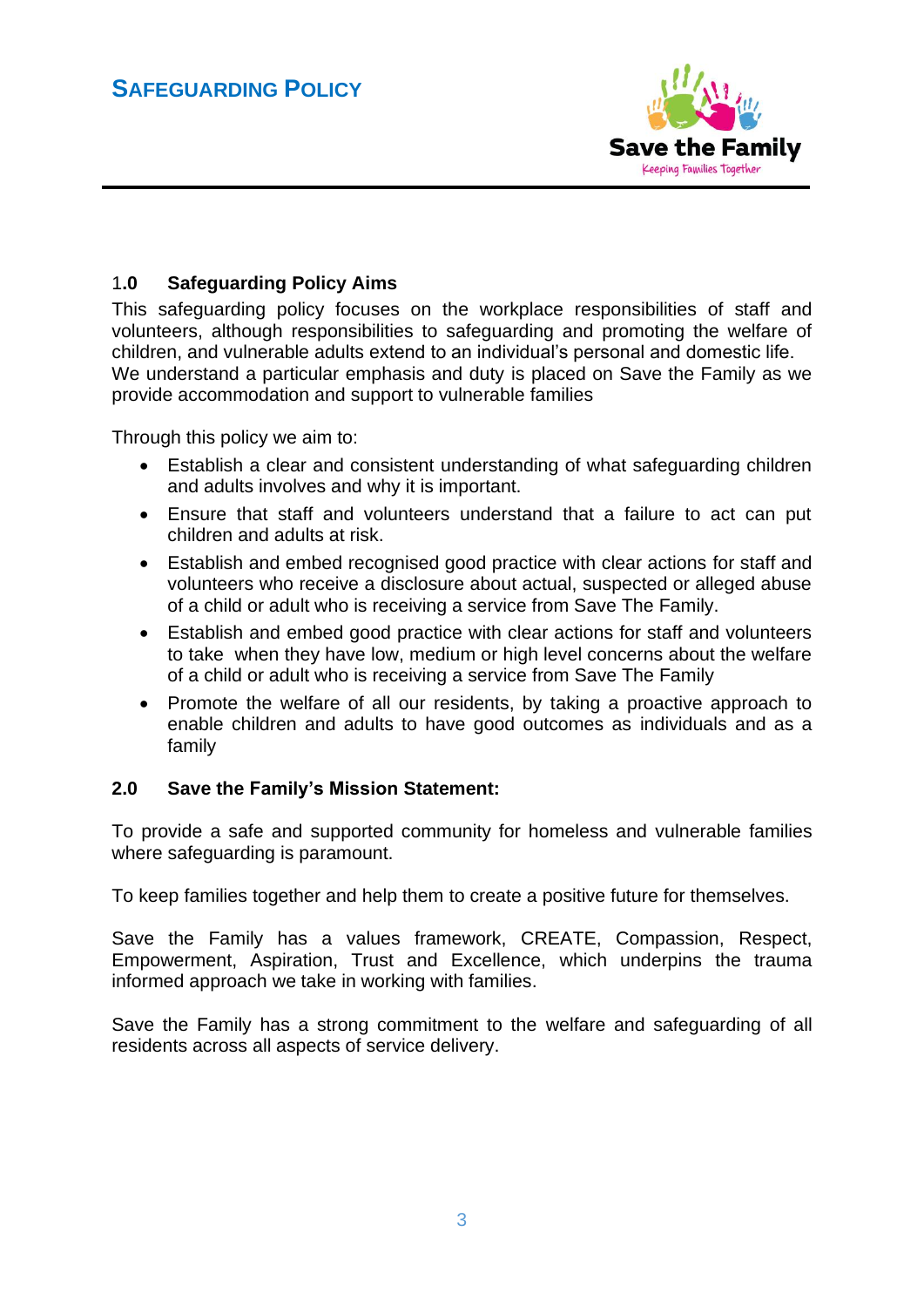

# **3.0 Safeguarding Responsibilities**

## **Safeguarding is everyone's responsibility.**

Every member of staff, volunteer, trustee and visitor has a responsibility to follow agreed safeguarding policies and procedures, particularly with regard to sharing all the information or concerns that they have about residents, no matter how small or seemingly insignificant, with the Safeguarding Manager or one of their deputies and following their instructions to share any information to outside partner agencies including, but not limited to, I ART, EDT and the Police and Emergency Services.

Best practice in terms of safeguarding procedures for staff and visitors will be kept under regular review and may be changed without reviewing this full policy. Staff will be expected to familiarise themselves with the process and to raise any queries with line managers. Line managers will refer to agreed procedures in supervision and check for understanding of the practical application with all line management mentees on a regular basis. These will be displayed in prominent positions around the site as reminders and prompts.

# **4.0 Safeguarding Duty**

All Save the Family staff, trustees and volunteers have a duty to safeguard and promote the welfare of both children and vulnerable adults whatever their role in the organisation. If children and families are to receive the right help at the right time, everyone who comes into contact with them has a role to play in identifying concerns, sharing information and taking prompt action.

Save the Family recognises that everyone who works with children has a responsibility for keeping them safe no single practitioner can have a full picture of a child's needs and circumstances. All information about individual residents and families must be shared with line managers. Any information which could be seen to have any significance for safeguarding should be shared with the safeguarding panel. The safeguarding panel consists of five managers who between them should have the full picture for every individual child or adult and family unit at any time. The safeguarding panel will then be able to make informed decisions about what action needs to be taken to safeguard individuals, families and the community living at Cotton Hall.

Where there are concerns about the welfare of a child, the duty of care to that child will always take precedence over any obligation to the alleged perpetrator or any other individual.

Safeguarding Definitions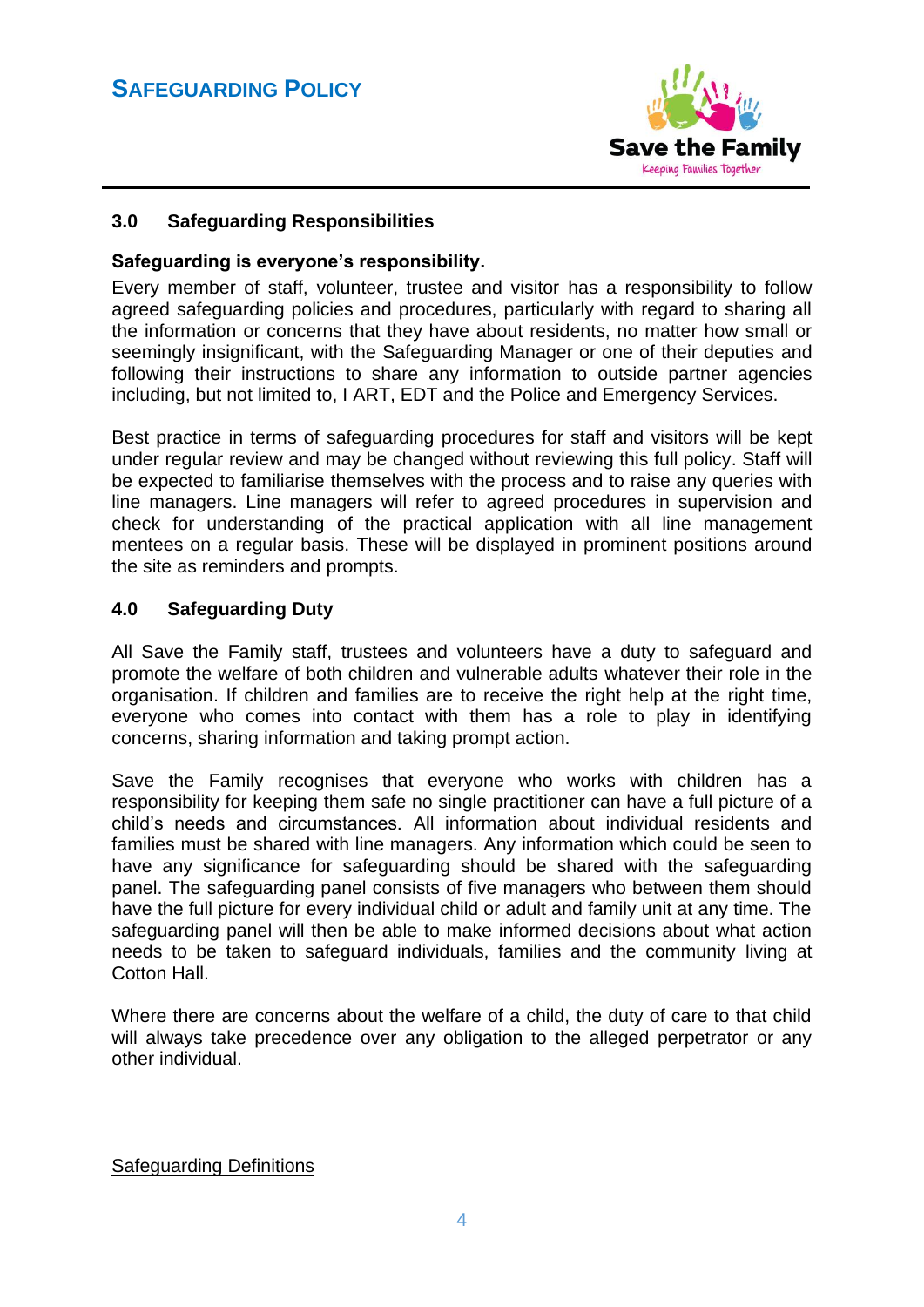

Safeguarding includes child protection and any circumstances where vulnerable adults are at immediate risk of significant harm.

Safeguarding also includes the much wider responsibility to promote the welfare of children and vulnerable adults which involves taking a proactive approach to assessing risk and the longer-term impact of the circumstances and current experience of children and vulnerable adults while living at Cotton Hall. As such good safeguarding practice permeates every aspect of the services we provide to families, both frontline and behind the scenes service delivery.

#### Safeguarding Children

The Children Acts 1989, 2004 and 2010 define a 'child' as anyone who has not yet reached their 18th birthday. Therefore, safeguarding and promoting the welfare of children means 'children' and 'young people'.

We use the definition of safeguarding found in 'Working Together to Safeguard Children (2018) legislation:

- Promoting the welfare of children
- Protecting children from maltreatment;
- Preventing impairment of children's health or development;
- Ensuring that children are growing up in circumstances consistent with the provision of safe and effective care; and
- Taking action to enable all children to have the best life chances.

### Vulnerable Adults

A vulnerable adult is defined as anyone aged 18 or over, who has needs for care and support, whether or not the local authority is meeting any of those needs, and is experiencing abuse or neglect, or is at risk of abuse or neglect; and as a result of those care and support needs is unable to protect themselves from either the risk of, or the experience of abuse and neglect.

Most of our adult residents would be seen to meet these criteria, even though they might not present as being what might be understood as being vulnerable on a day to day basis.

Being homeless is a recognised support need and adults who are homeless are at higher risk of:

- Maltreatment
- Poor physical and emotional health
- Poor life outcomes
- Early death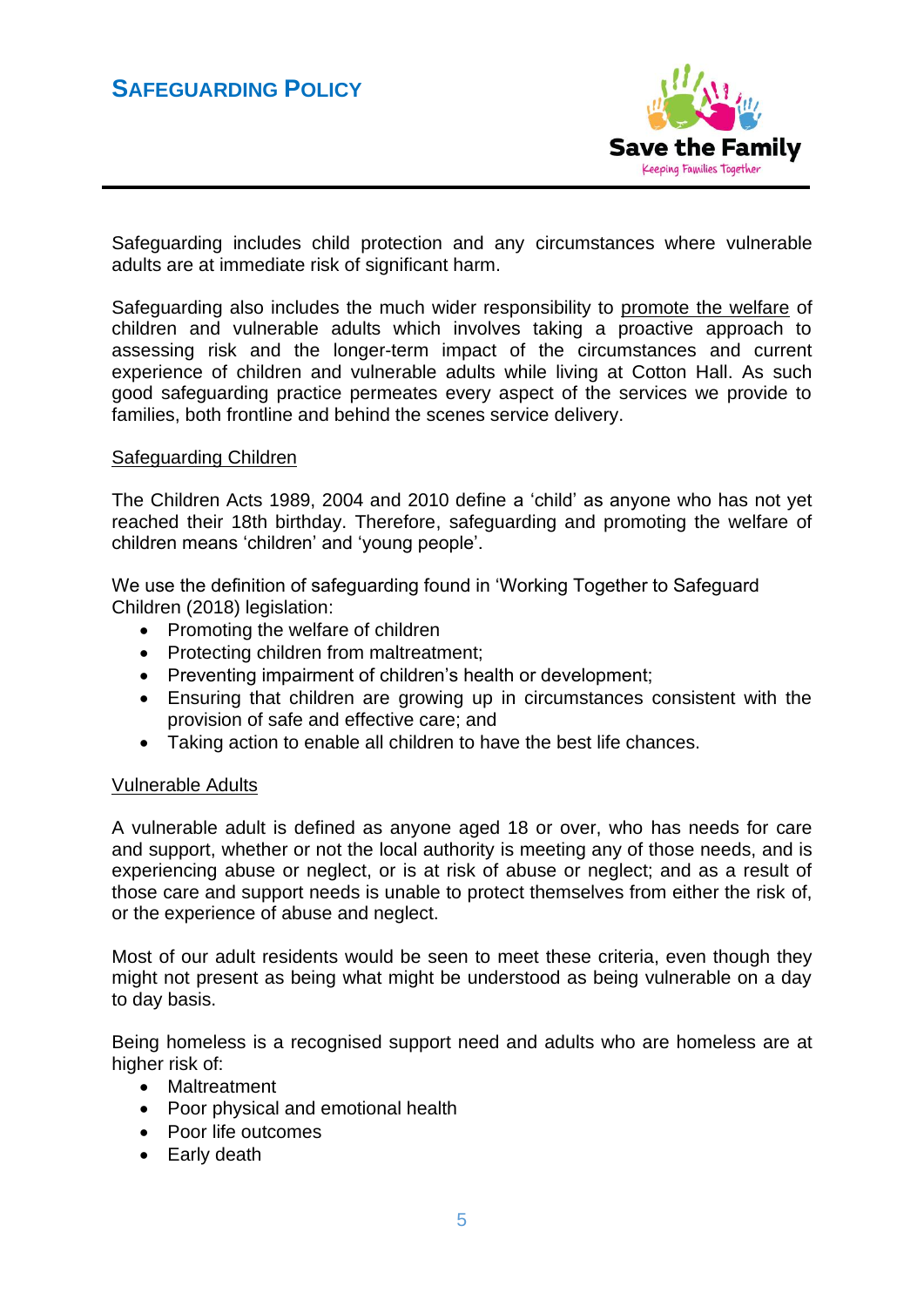

Therefore Save The Family recognises that all the adults receiving a service from us would be recognised as being vulnerable. For the purposes of this policy wherever we will use the word 'adults' we are referring to all our adult residents and recognising their vulnerabilities and their heightened risk of being subject to abuse, neglect or maltreatment from individuals or organisations and public services.

In particular, Save The Family recognises that some individuals will deliberately target the adults in a family in order to gain their trust and possibly an element of control over them, in order to be trusted access or an element of control over their children.

Save The Family recognises that every family referred to the charity will usually be assessed as having more than one additional need on the Cheshire West and Chester Continuum of Need Model. If a referred family is not receiving any statutory social work they would usually present at Partnership Plus and will be offered support to address their additional needs through the Cheshire West and Chester Team Around the Family approach. This approach, referred to as TAF, will be explained fully during the referral process and the relevant consents gained, including consent to share information with partner agencies.

# **5.0 Types of Abuse**

Abuse may include, but is not limited to:

- **Physical Abuse,** including hitting, slapping, pushing, kicking, misuse of medication, restraint or inappropriate sanctions;
- **Sexual Abuse**, including rape and sexual assault or sexual acts to which the vulnerable adult has not consented, or could not consent or was pressured into consenting; children watching pornographic materials.
- **Psychological Abuse**, including emotional abuse, threats of harm or abandonment, deprivation of contact, humiliation, blaming, controlling, intimidation, coercion, harassment, verbal abuse, isolation or withdrawal from services or supportive networks;
- **Financial or Material Abuse**, including theft, fraud, exploitation, pressure in connection with wills, property, inheritance, financial transactions or the misuse or misappropriation of property, possessions or benefits;
- **Neglect** and acts of omission, including ignoring medical or physical care needs, failure to provide access to appropriate educational services or health and social care, the withholding of the necessities of life, such as medication, adequate nutrition and heating.
- **Discriminatory Abuse**, including racist abuse, sexist abuse that based on a person's disability, and other forms of harassment, slurs or similar treatment.
- **Institutional Abuse**, including the mistreatment of people brought about by poor or inadequate care or support, or systematic poor practice that affects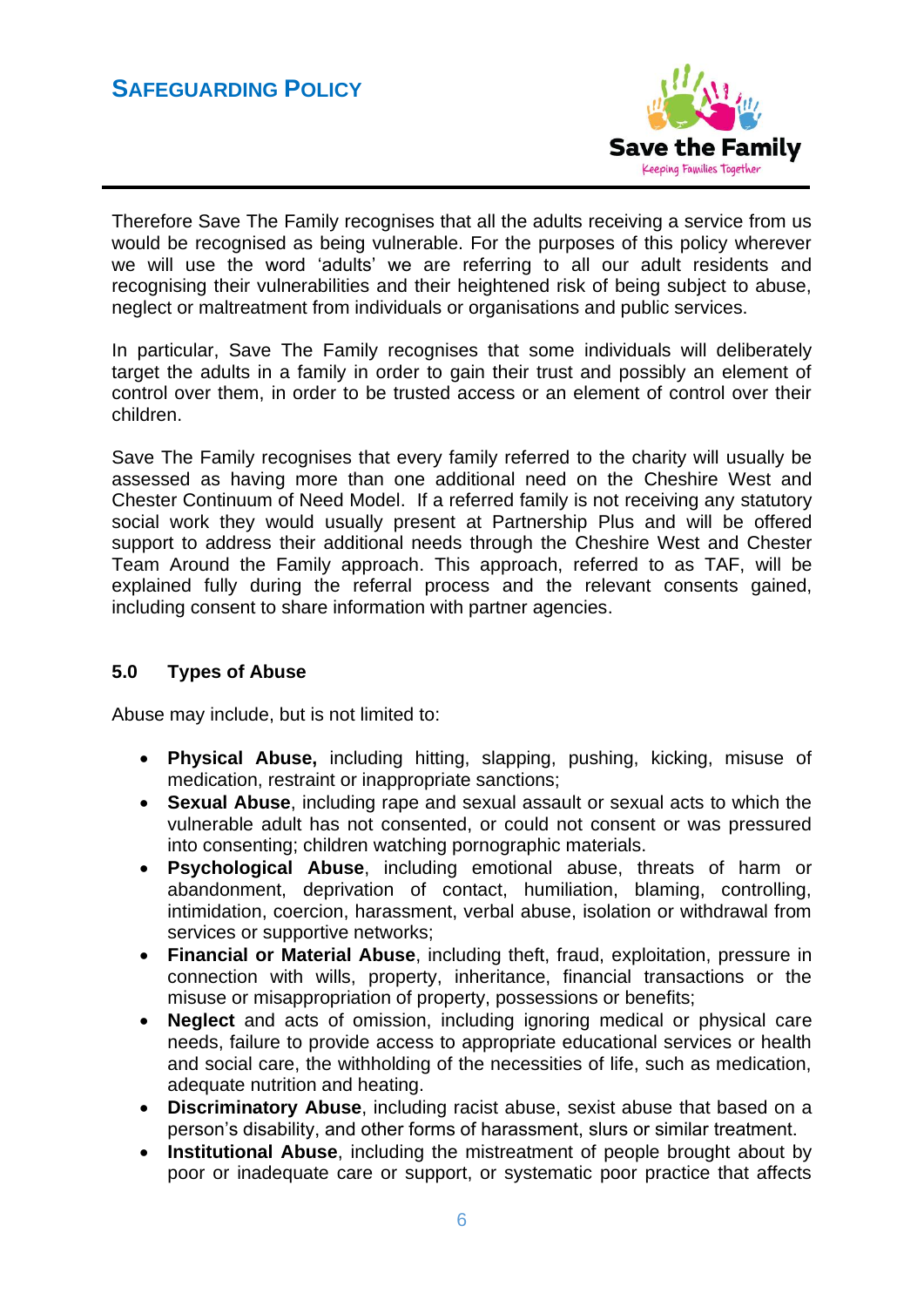

the whole support setting. It occurs when the individual's wishes and needs are sacrificed for the smooth running of a group, service or organisation.

- **Child Sexual Exploitation (CSE), which** is a form of child sexual abuse. It occurs where an individual or group takes advantage of an imbalance of power to coerce, manipulate or deceive a child or young person under the age of 18 into sexual activity.
- **Bullying,** which is usually defined as behaviour that is: repeated. intended to hurt someone either physically or emotionally. often aimed at certain groups, for example because of race, religion, gender or sexual orientation.
- **Cyber Bullying,** a form of bullying or harassment using electronic means. Cyberbullying and Cyber-harassment are also known as online bullying.
- **Female Genital Mutilation (FGM),** the cutting, or partial or total removal, of the external female genitalia for cultural, religious, or other non-medical reasons.
- **Radicalisation,** a process by which an individual, or group comes to adopt increasingly extreme political, social, or religious ideals and aspirations that reject or undermine the status quo or contemporary ideas and expressions of the nation.
- **Trafficking,** the act of buying or selling people, or of making money from work they are forced to do, such as sex work.
- **Modern Slavery** refers to the institutions of slavery that continue to exist in the present day.
- **Sexually Harmful Behaviour,** (Hackett 2014 Children and Young People with Harmful Sexual Behaviours). The current definition of Sexual Abuse in Working Together to Safeguard Children is also relevant as it recognises that abuse can be perpetrated by children as well as adults.
- **Domestic Abuse**, any incident or pattern of incidents of controlling, coercive, threatening behaviour, violence or abuse between those aged 16 or over who are, or have been, intimate partners or family members regardless of gender or sexuality.
- **Stalking, t**he wilful and repeated following, watching and/or harassing of another person. Unlike other crimes, which usually involve one act, stalking is a series of actions that occur over a period of time.
- **Child Criminal Exploitation,** the act of using children to perform tasks for others resulting in them gaining accommodation, food, gifts, status or a sense of safety, money or drugs; often including brain washing, violence and threats of violence by those exploiting the child.

To ensure that staff and volunteers are kept updated with the current understanding about different types of abuse and the symptoms associated with them, Save the Family will provide mandatory Safeguarding training (approved by the LSCB) for all staff and volunteers to enable them to act quickly when they suspect abuse has or is taking place.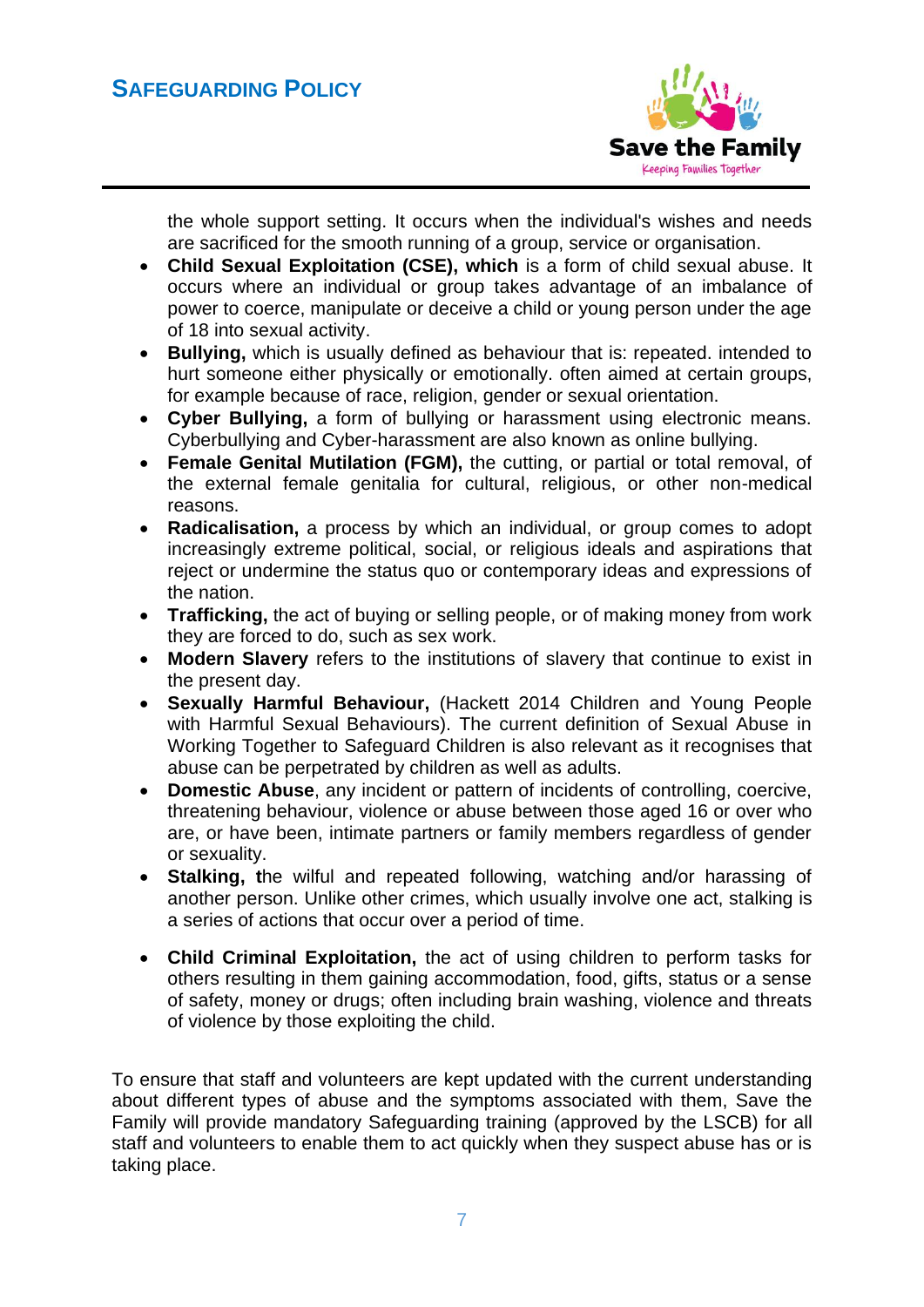

Residents will also be provided with training to raise their awareness of abuse and support them in recognising when it is taking place. Training will also be provided on Prevent agenda to raise awareness of the signs of radicalisation.

# **6.0 Becoming Aware of Safeguarding Concerns**

Staff may become aware of a safeguarding concern in a variety of ways. This may be through:

- 1) a child or adult disclosing an incident.
- 2) It may be through a direct observation or report;
- 3) an anonymous report;
- 4) a report from the Local Authority Designated Officer (LADO) about a member of staff or a volunteer.
- 5) Witnessing a significant event on site

However,

6) Most concerns arise because a member of staff notes a pattern or trend of occurrences that on their own would not be worthy of concern.

It is not the responsibility of all staff and volunteers to decide whether a child, young person or vulnerable adult has been abused. It is however the responsibility of all staff and volunteers to immediately report any concerns, no matter how small, about the safety or welfare of a child or adult or family unit to our Safeguarding Manager via the Safeguarding Deputy managers or the Safeguarding Panel. They will be able to piece together a wider range of information which may indicate a pattern or trend which has implications for safeguarding. They will then consider any necessary course of action or referral to the partner agency to protect the individuals or families involved and promote their welfare.

### **7.0 Safer Recruitment**

We are aware of our responsibility to make it as difficult as possible for anyone with an unhealthy interest in working with children or vulnerable adults to be employed or volunteer for Save The Family, as defined by the Bichard Inquiry (2004):

"For those agencies whose job it is to protect children and vulnerable people, the harsh reality is that if a sufficiently devious person is determined to seek out opportunities to work their evil, no one can guarantee that they will be stopped. Our task is to make it as difficult as possible for them to succeed…"

Save the Family has a safer recruitment process and a robust approach will be taken at each step of the process to ensure that the necessary checks are carried out and that all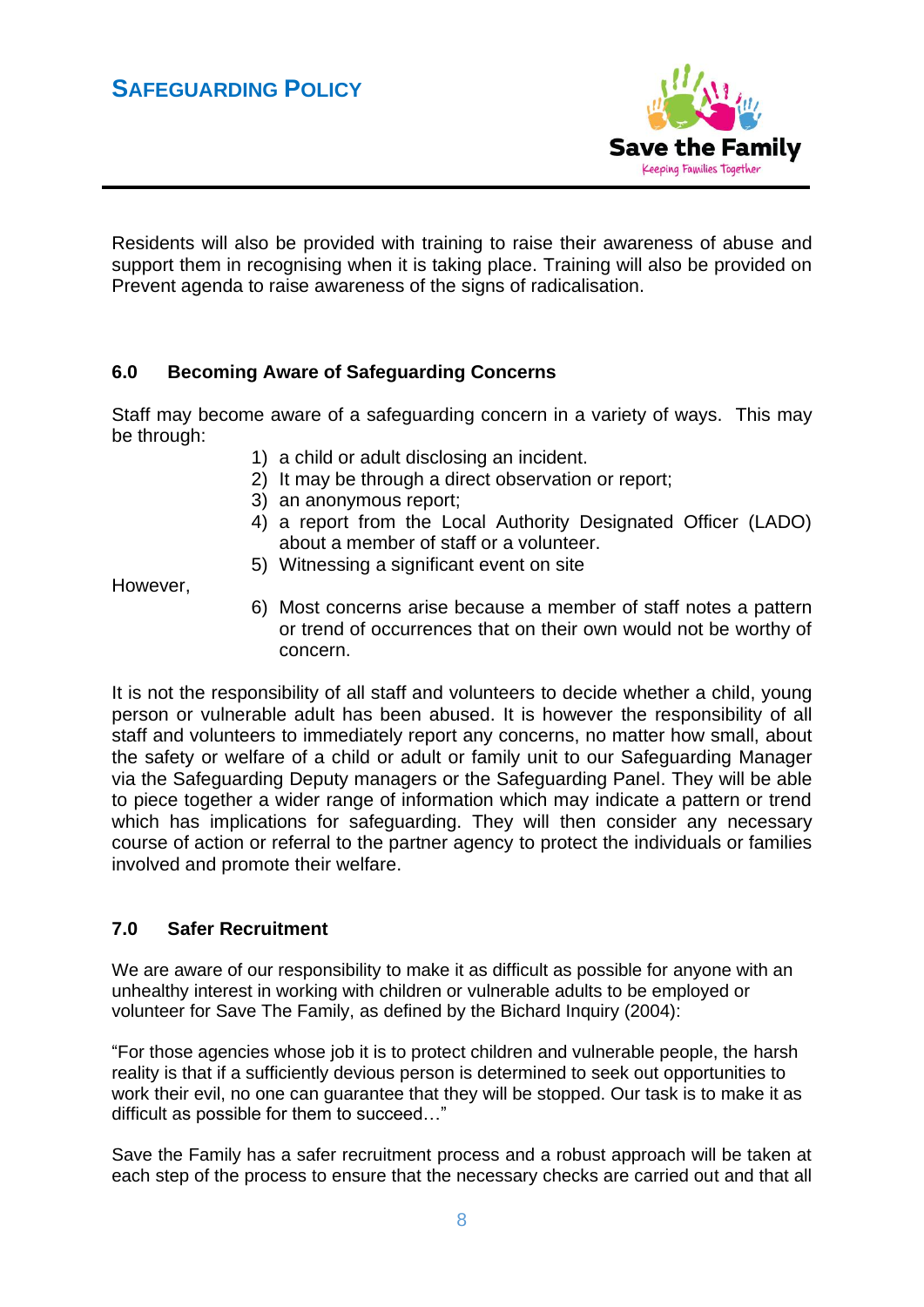# **SAFEGUARDING POLICY**



candidates and employees are fully aware of the requirement to abide by the safeguarding policy and to fully co-operate with employment enquiries and checks.

In particular, Save the Family will always:

- Show a clear commitment to safeguarding children and vulnerable adults at every stage of the recruitment process including job advertisements and interviews.
- Include a written question about any criminal convictions, cautions or other legal restrictions on their working with children or any pending cases that could affect their suitability to work with children at shortlisting stage.
- Only shortlist candidates who meet all the essential criteria stated in the person specification.
- Expect internal candidates to meet the same standards as external candidates.
- Only use telephone interviews at the initial stages of the interview process.
- Use face to face interviews, presentations and practical activities within the final stages the process.
- Only use prepared questions in interviews that include safeguarding scenarios and question a candidate's motivations as well as their ability to work with vulnerable families.
- Check the identity of all candidates before face to face interview using photographic ID
- Ask for explanations of any gaps in employment or educational history and check the validity of these for any successful candidates before offering them the post.
- Only accept original copies of relevant qualifications before face to face interviews and keep a record of these.
- Apply for a DBS check for all staff, trustees and volunteers
- Always check the references provided and ask specific questions about their proven skills and suitability to work with children and vulnerable adults;
- Take up additional references if recruiting from abroad, and if a DBS is not available, a 'fit persons' check should be sought where available.

### Induction and Probationary Periods

All new members of staff will be subject to an induction process and a probationary period of 6 months. During this time they will be expected to complete mandatory training in several key areas and specifically in approved safeguarding training for children and adults. They will receive monthly face to face supervisions which will have safeguarding practice as one of the main discussion points. Significant or persistent breaches of safeguarding practice or procedure where appropriate training and/or instruction was provided or the staff member could have been reasonably expected to have sufficient knowledge and experience from their previous employment to have acted in a more appropriate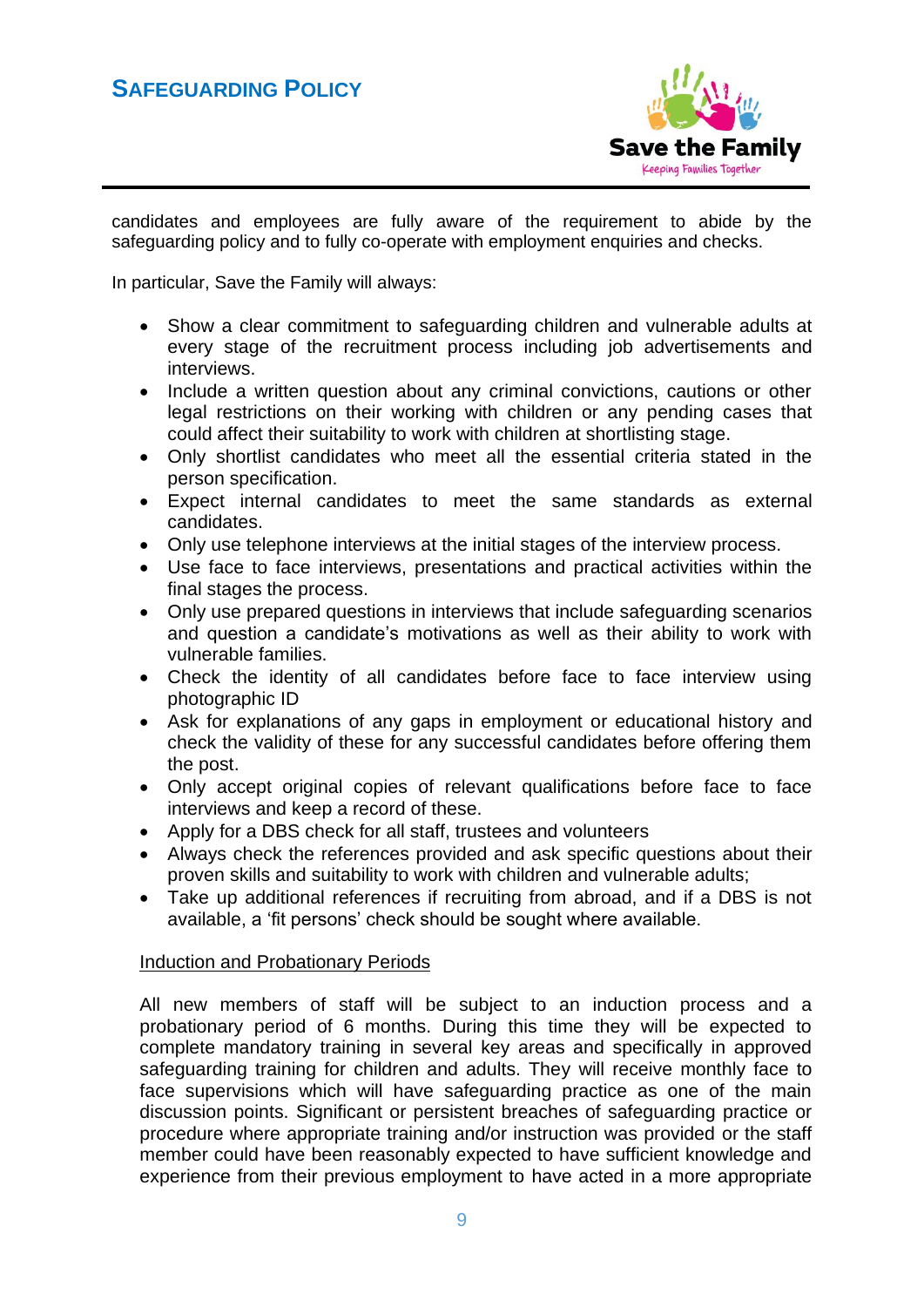

manner, may result in this probationary period being extended or their contract of employment being terminated.

#### Past employees:

When Save The Family is approached for references for past employees, volunteers or residents, we will provide the same level of detailed information about skills and strengths, as well as areas needing professional development or support and disciplinary matters that we would want to receive during our own recruitment process.

# **8.0 Management and Training of Staff/Volunteers**

Save the Family recognises the importance of providing robust leadership and line management and regular support to its staff and volunteers in order to ensure that excellent standards of practice and professional development are maintained, regularly reviewed and kept up to date with statutory guidance and recognised good practice, particularly in relation to safeguarding.

Each staff member will take part in a one to one supervision with their line manager at least once every 6-8 weeks. This will include a review of case management, and discussion of any safeguarding matters including any safeguarding concern forms completed. Audit checks will be carried out on case files and TAF action plans to ensure they are up to the required standard by line managers, operations mentor manager and the safeguarding manager. Constructive feedback will be given and any areas for improvement noted and monitored within individual supervision sessions. Patterns and trends will be tracked and monitored by the safeguarding manager and addressed in team meetings, peer supervisions and internal training sessions. The Safeguarding Manager will audit supervision notes and that there are clear links between audit feedback and supervision discussions.

In order to keep all staff up to date with current developments and understanding of safeguarding practice and knowledge, Save The Family will provide opportunities for both internal and external safeguarding training will be provided for all Save the Family employees utilising a range of providers including the Local Authority's specialist safeguarding training workshops, e-learning and recommended reading. All staff will be expected to make the most of the training opportunities that are best suited to their role and to be able to evidence in supervision how they are embedding their learning into their everyday practice.

Training offered and attended will be tracked and monitored by the Safeguarding Manager and reported on at regular intervals to the Board of Trustees and the Families Committee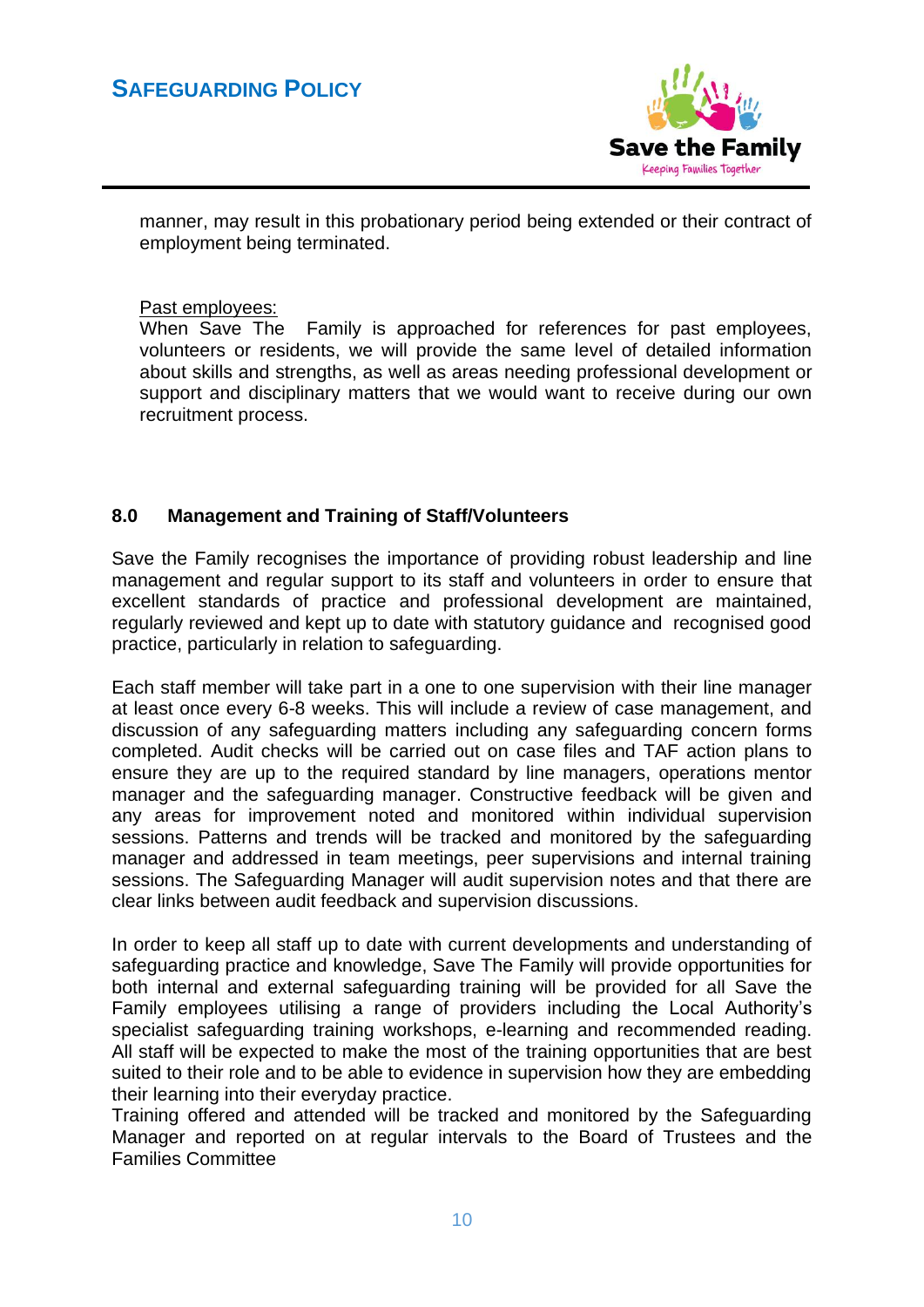

Protected time is provided to all staff to complete accredited safeguarding online training which is discussed in supervision and staff supported to embed into their daily practice. All volunteers are provided with free access to the same accredited training and the opportunity to discuss any arising issues of practice with the volunteer coordinator or the safeguarding manager. Staff and volunteer attendance at training is monitored and certificates retained on HR records for staff and by the Volunteer Coordinator for volunteers.

# **9.0 Confidentiality and Information Sharing**

Save the Family has a GDPR compliant data protection policy in place and all staff members and volunteers are expected to be familiar with this and consider the implications of this at all times in their everyday practice. However, this does not mean that we cannot share information inside or outside the organisation without first having specific permission. Rather the legislation provides a framework to ensure that personal information is shared appropriately. There are several conditions in the legislation including safeguarding which allow the sharing of personal information without first gaining specific consent.

UK government guidance including Working Together to Safeguard Children 2018 specifically refers to information sharing and states that the child's best interest must always be the overriding concern. Similarly, staff have to balance the common law duty of confidence and the Human Rights Act 1998 against the effect on individuals or others of not sharing the information.

Wherever possible, we will seek consent and be open and honest with the individual from the outset as to why, what, how and with whom, their information will be shared. you gain consent to share information, it must be explicit, and freely given. There may be some circumstances where it is not appropriate to seek consent, because the individual cannot give consent, or it is not reasonable to obtain consent, or because to gain consent would put a child's or young person's safety at risk.

Our referral process specifically gains consent to share information with colleagues and partners and this is a necessary and integral part of the everyday work staff do to safeguarding children and adults living on site.

Fears about sharing information must not be allowed to stand in the way of the need to promote the welfare, and protect the safety, of children, which must always be the paramount concern. Staff should also not assume that someone else will pass on information that they think may be critical to keeping a child safe. Staff should never be in a position of being the only member of staff who knows a particular piece of information about any child or adult living at Cotton Hall Farm.

Concerns of child abuse must be discussed immediately with the member of staff who has the lead role for safeguarding. Concerns should always be acted upon and any decision on whether to share information or not should always be recorded. Any